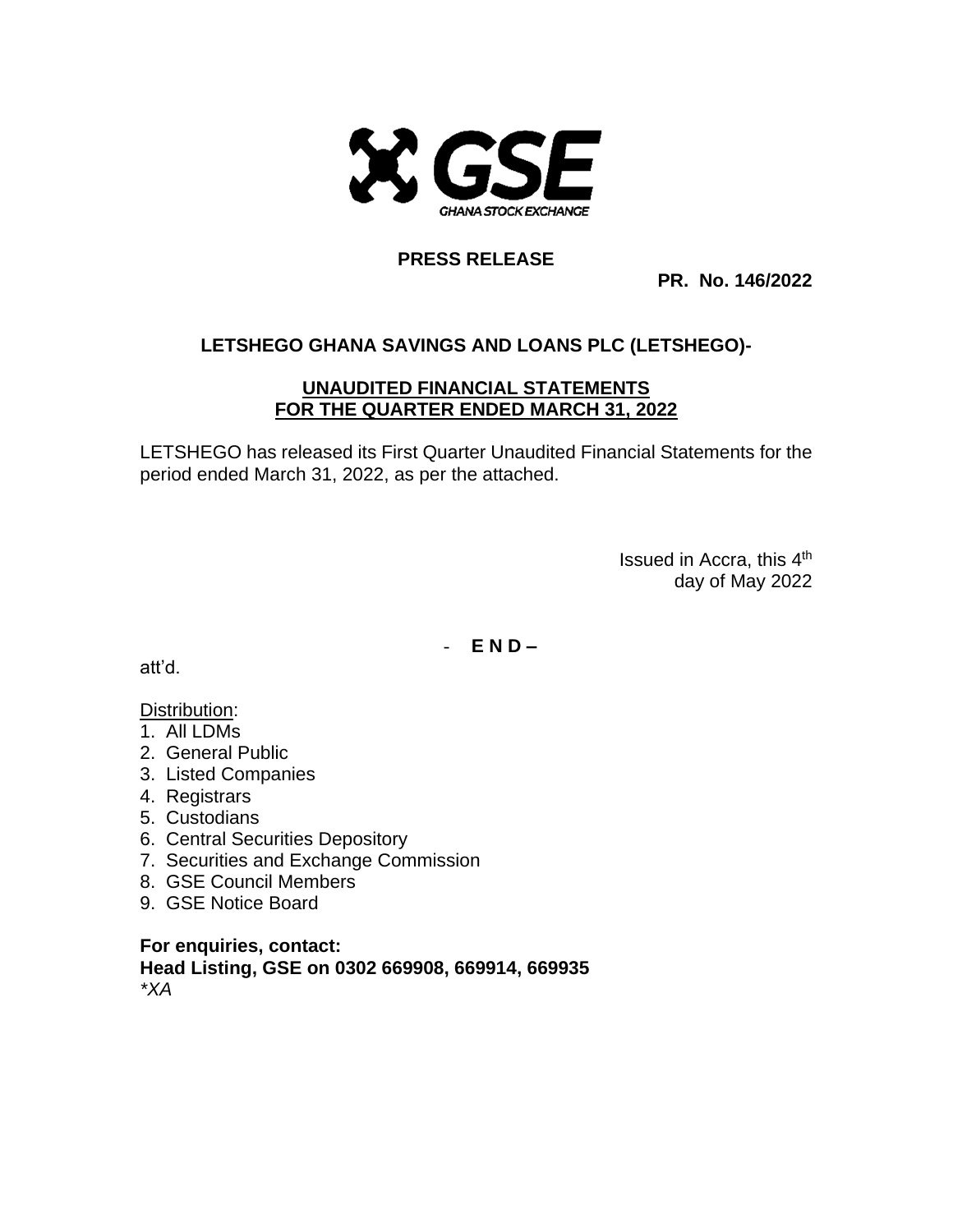

**LETSHEGO GHANA** 

## **UNAUDITED FINANCIAL STATEMENTS FOR THE QUARTER ENDED 31ST MARCH 2022**

Published in compliance with the requirements of the Listing Rules of the Ghana Stock Exchange (GSE).